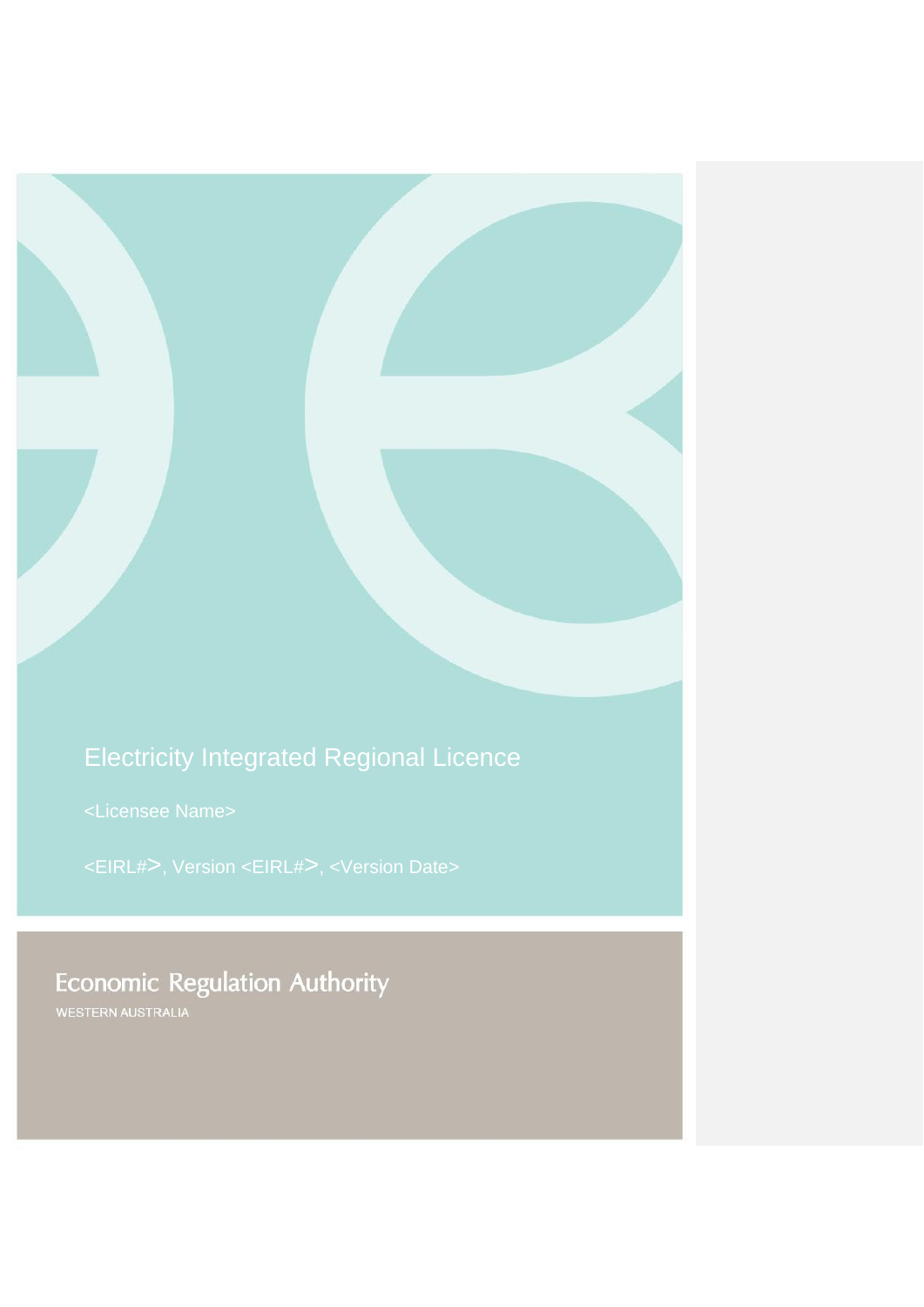# *ELECTRICITY INDUSTRY ACT 2004 (WA)*

<span id="page-1-6"></span><span id="page-1-5"></span><span id="page-1-4"></span><span id="page-1-3"></span><span id="page-1-2"></span><span id="page-1-1"></span><span id="page-1-0"></span>

| Licensee Name:     | <l icensee="" name=""></l>                                 |
|--------------------|------------------------------------------------------------|
|                    | <abn can=""></abn>                                         |
| Licence Area:      | The area set out in the mapplan referred to in clause 2.5. |
| Licence Number:    | $<$ EIRL# $>$                                              |
| Commencement Date: | <commencement date=""></commencement>                      |
| Version Number:    | <#>                                                        |
| Version Date:      | <version date=""></version>                                |
| Expiry Date:       | <expiry date=""></expiry>                                  |

Signed by a delegate; member; or the Chair of the Economic Regulation Authority

DD Month Year

[<Licensee Name>,](#page-1-0) [<EIRL#>,](#page-1-1) Version [<EIRL#>,](#page-1-1) [<Version Date>](#page-1-2)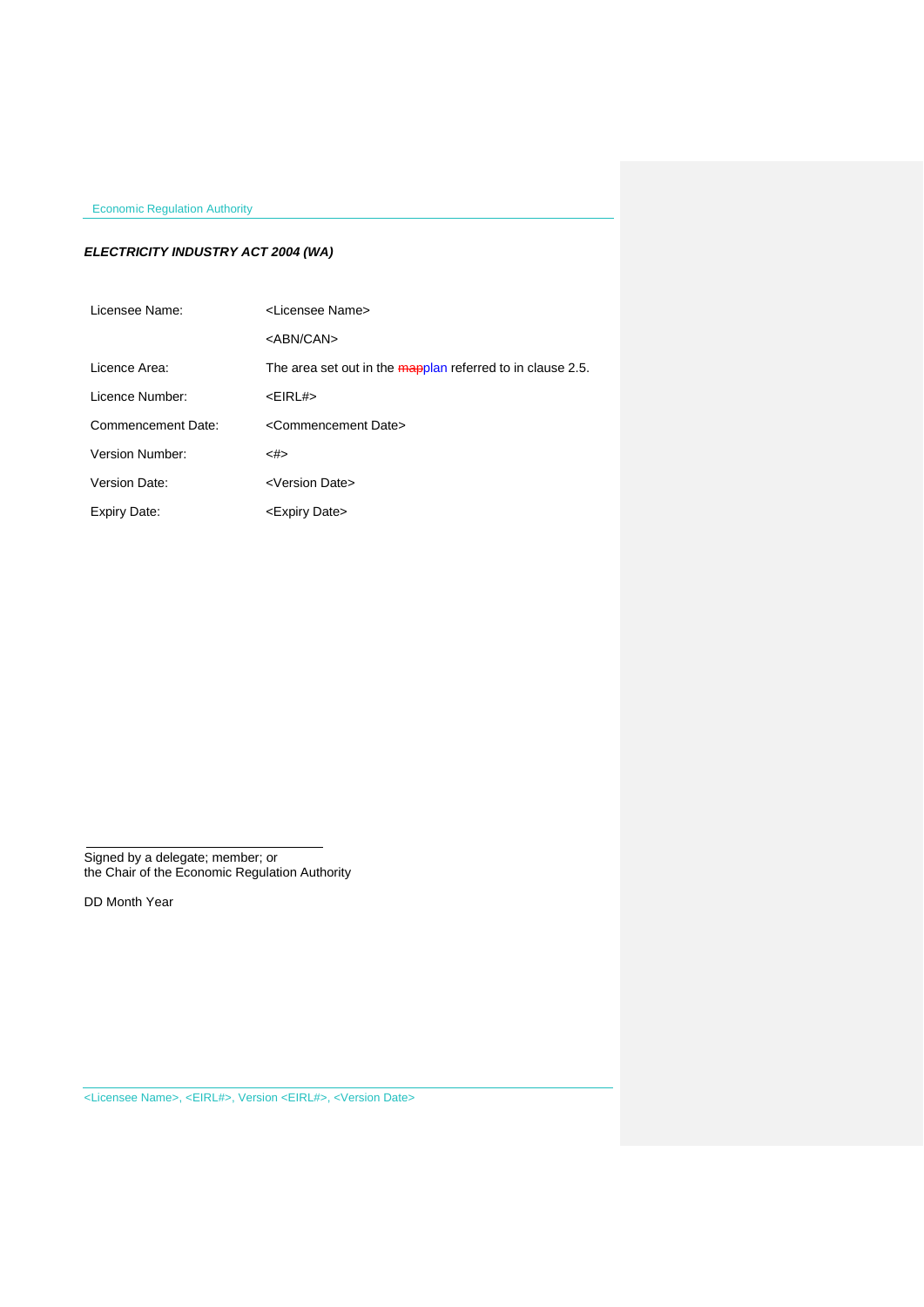# Index

| 1. |     |                                                           |
|----|-----|-----------------------------------------------------------|
|    | 1.1 |                                                           |
|    | 1.2 |                                                           |
| 2. |     |                                                           |
|    | 2.1 |                                                           |
|    | 2.2 |                                                           |
|    | 2.3 |                                                           |
|    | 2.4 |                                                           |
|    | 2.5 |                                                           |
| 3. |     |                                                           |
|    | 3.1 |                                                           |
|    | 3.2 |                                                           |
|    | 3.3 |                                                           |
|    | 3.4 |                                                           |
|    | 3.5 |                                                           |
|    | 3.6 |                                                           |
|    | 3.7 |                                                           |
|    | 3.8 |                                                           |
|    | 3.9 |                                                           |
| 4  |     |                                                           |
|    | 4.1 |                                                           |
|    | 4.2 |                                                           |
|    | 4.3 |                                                           |
|    | 4.4 |                                                           |
|    | 4.5 |                                                           |
| 5. |     |                                                           |
|    | 5.1 |                                                           |
|    | 5.2 |                                                           |
|    | 5.3 |                                                           |
| 6. |     |                                                           |
|    | 6.1 |                                                           |
|    | 6.2 |                                                           |
|    | 6.3 |                                                           |
|    | 6.4 |                                                           |
|    | 6.5 |                                                           |
|    | 6.6 | Directions by the ERA to amend Standard Form Contract  14 |
|    | 6.7 |                                                           |
|    | 6.8 |                                                           |
|    |     |                                                           |

<Licensee Name>, <EIRL#>, Version <EIRL#>, <Version Date>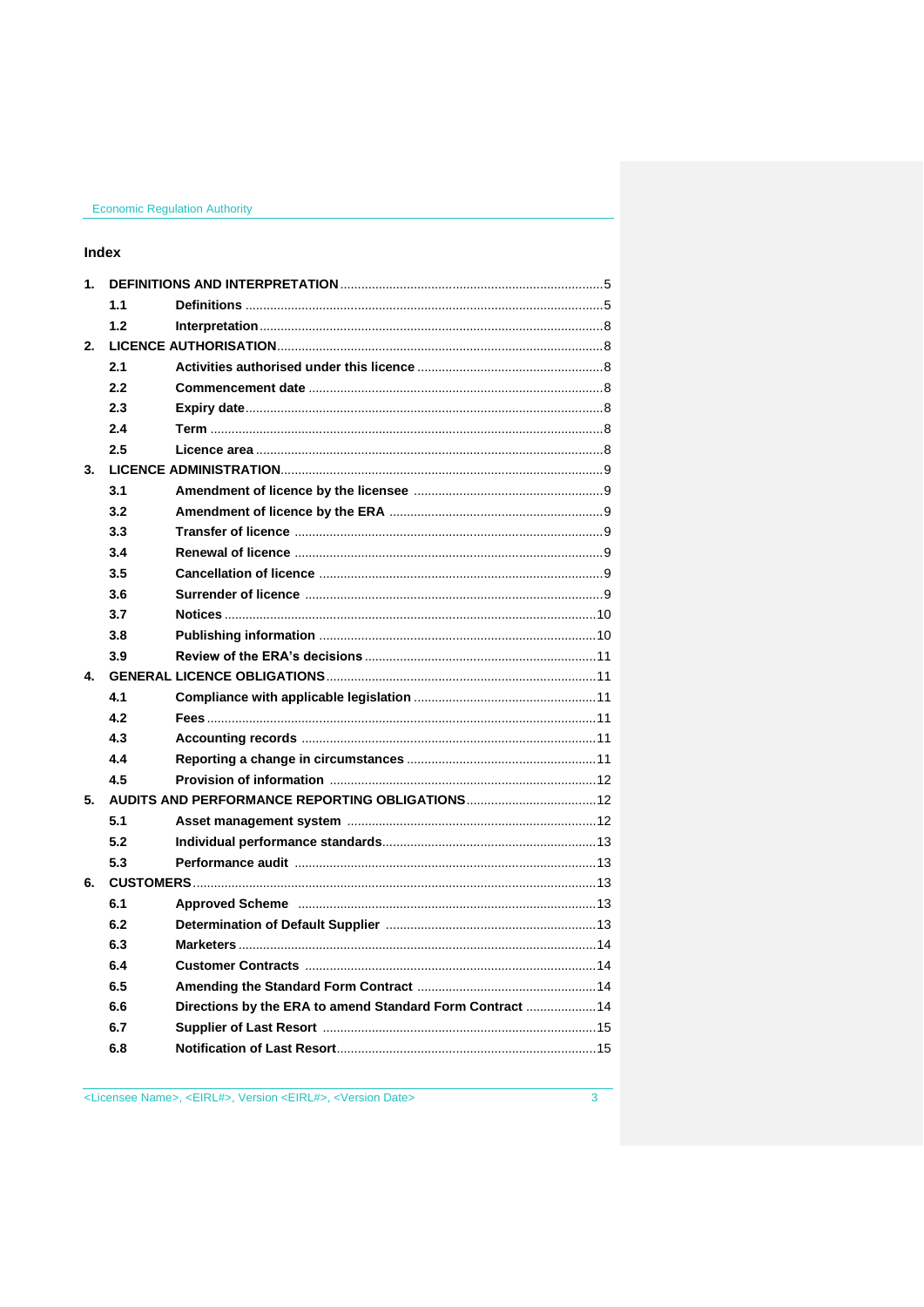| <b>Economic Regulation Authority</b> |  |  |
|--------------------------------------|--|--|
| 6.9                                  |  |  |
|                                      |  |  |
|                                      |  |  |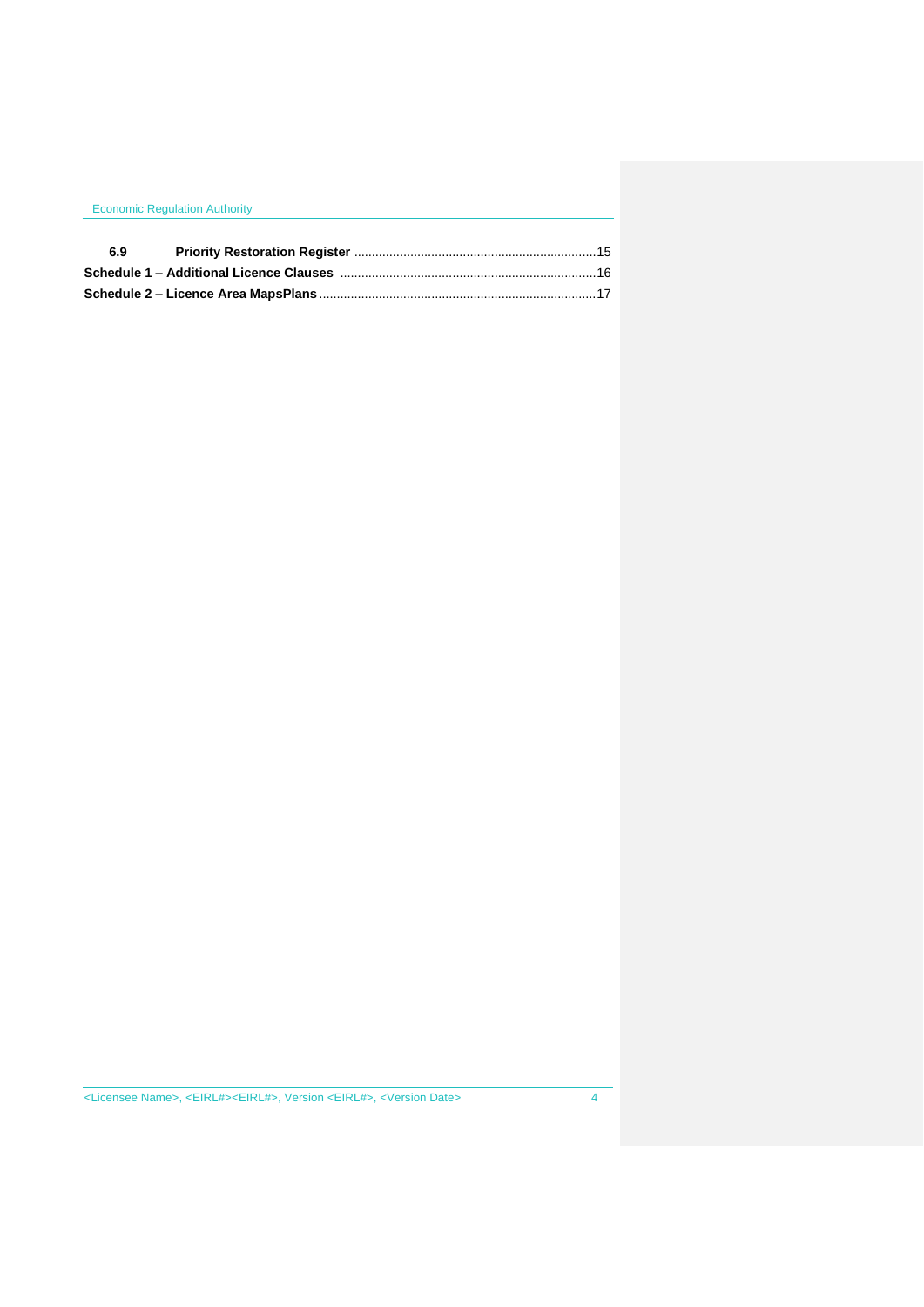### <span id="page-4-0"></span>**1. DEFINITIONS AND INTERPRETATION**

## <span id="page-4-1"></span>**1.1 Definitions**

1.1.1 In this *licence*, the following definitions apply unless the context otherwise requires:

*Act* means the *Electricity Industry Act 2004* (WA).

## *applicable legislation* means:

- (a) the *Act*; and
- (b) the *Regulations* and the *Codes* that apply to the *licensee*.

*approved scheme* means a scheme approved under section 92 of the *Act*.

## *Authority means the Economic Regulation Authority.*

*business day* means a day which is not a Saturday, Sunday or a Public Holiday in Western Australia.

#### *Code* means:

- (a) the *Code of Conduct for the Supply of Electricity to Small Use Customers 2018* or any such replacement Code approved pursuant to
- (b) the *Electricity Industry (Customer Transfer) Code 200416*;
- (c) the *Electricity Industry (Metering) Code 2012*; and
- (d) the *Electricity Industry (Network Quality and Reliability of Supply) Code 2005*.

*commencement date* means the date the licence was first granted by the *ERA* being the date specified in clause 2.2.

*connection point* has the meaning given to that term in regulation 35 of the *[Electricity](http://www.slp.wa.gov.au/legislation/statutes.nsf/main_mrtitle_1345_homepage.html)  [Industry \(Customer Contracts\) Regulations 2005](http://www.slp.wa.gov.au/legislation/statutes.nsf/main_mrtitle_1345_homepage.html)*.

*customer* has the meaning given to that term in section 3 of the *Act*.

*default supplier* has the meaning given to that term in regulation 35 of the *Electricity [Industry \(Customer Contracts\) Regulations 2005.](http://www.slp.wa.gov.au/legislation/statutes.nsf/main_mrtitle_1345_homepage.html)*

*distribution system* has the meaning given to that term in section 3 of the *Act*.

*electricity* has the meaning given to that term in section 3 of the *Act*.

*electricity marketing* agent has the meaning given to that term in section 78 of the *Act*.

*electronic means* means:

- (a) the internet;
- (b) email, being:

**Commented [ERA1]:** Currently licence clause 1

**Commented [ERA2]:** New definition used below – ERA

**Commented [AK3]:** The *Code of Conduct for the Supply of Electricity to Small Use Customers 2016* is currently under review, with the 2018 Code to take effect on 1 July 2018.

The new versions of electricity licences that will adopt the changes approved by the ERA as part of the Electricity Licence Review 2018 will also come into effect on 1 July 2018.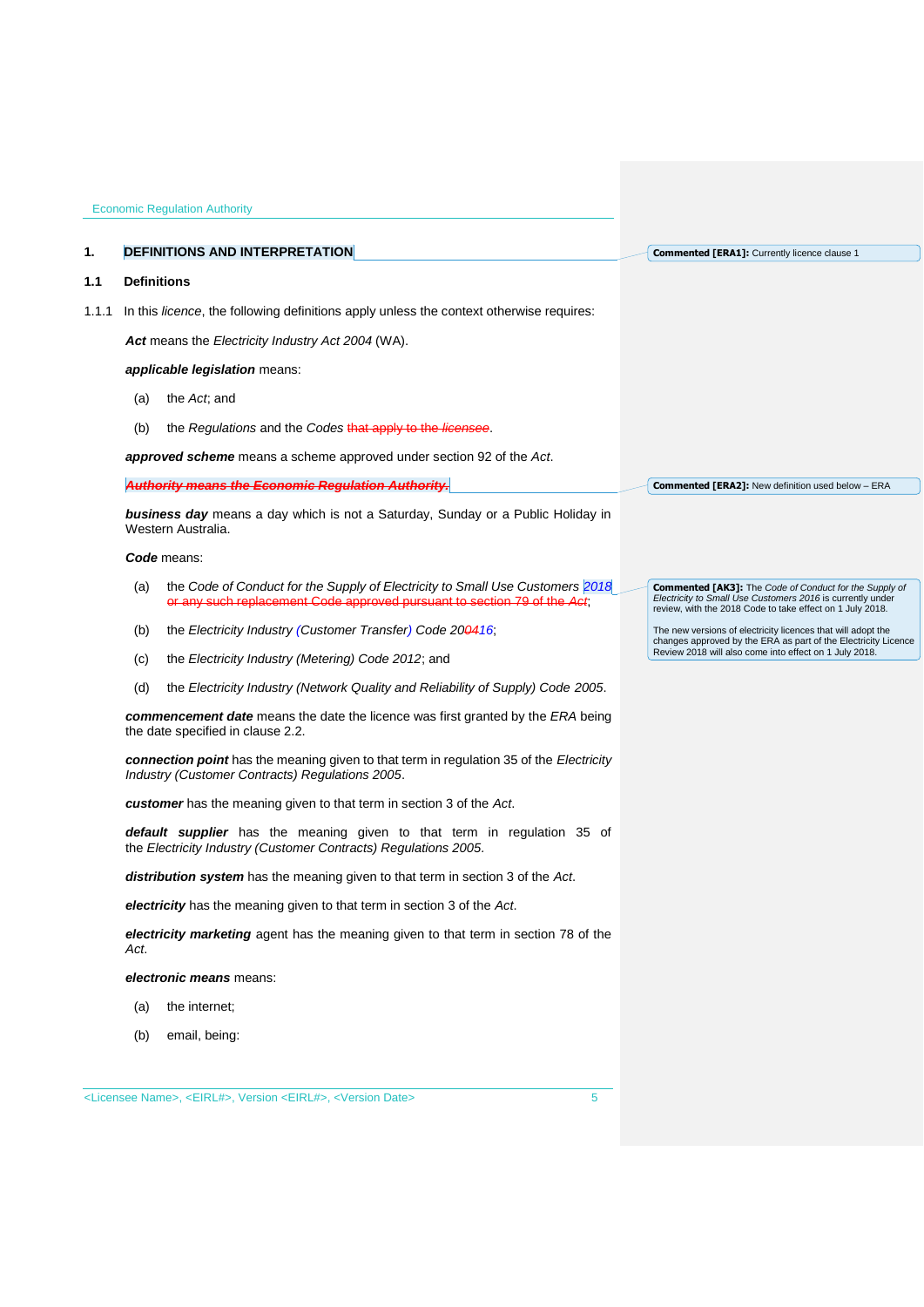- (i) in relation to the *ERA*, the *ERA's* email address as notified to the *licensee*; and
- (ii) in relation to the *licensee*, the email address specified in the licence application or other such email address as notified in writing to the *ERA;* or
- (iii) any other similar means,

but does not include facsimile or telephone.

*ERA* means the Economic Regulation Authority.

*expiry date* means the date specified in clause 2.3*.*

*generating works* has the meaning given to that term in section 3 of the *Act*.

*individual performance standards* mean any standards prescribed by the *ERA* for an individual *licensee* pursuant to clause 5.2 of the *licence*.

*interruption* means the temporary unavailability of *supply* from the *distribution system* to a *customer* but does not include disconnection.

*licence* means:

- (a) this document (excluding the title page and the second page of this document);
- (b) any Schedules to this document; and
- (c) any individual *performance standards* approved by the *ERA* pursuant to clause 5.2.

*licence area* is the area stated in clause 2.5 of this *licence*.

*licensee* means [<Licensee Name>,](#page-1-0) [<ABN/CAN>.](#page-1-3)

*licensee's assets* means the *licensee's distribution system, transmission system or generating works* (as the case may be).

*non-standard contract* has the meaning given to that term in section 47 of the *Act*.

*notice* means a written notice, agreement, consent, direction, representation, advice, statement or other communication required or given pursuant to, or in connection with, this *licence*.

*operate* has the meaning given to that term in section 3 of the *Act*.

*performance audit* means an audit of the effectiveness of measures taken by the *licensee* to meet the *performance criteria* in this *licence*.

*performance criteria* means:

- (a) the terms and conditions of the *licence*; and
- (b) any other relevant matter in connection with the *applicable legislation* that the *ERA* determines should form part of the *performance audit*.

[<Licensee Name>,](#page-1-0) [<EIRL#><](#page-1-1)EIRL#>, Version [<EIRL#>,](#page-1-1) [<Version Date>](#page-1-2) 6

**Commented [ERA4]:** All the references to 'Authority' in this template have been replaced with 'ERA'.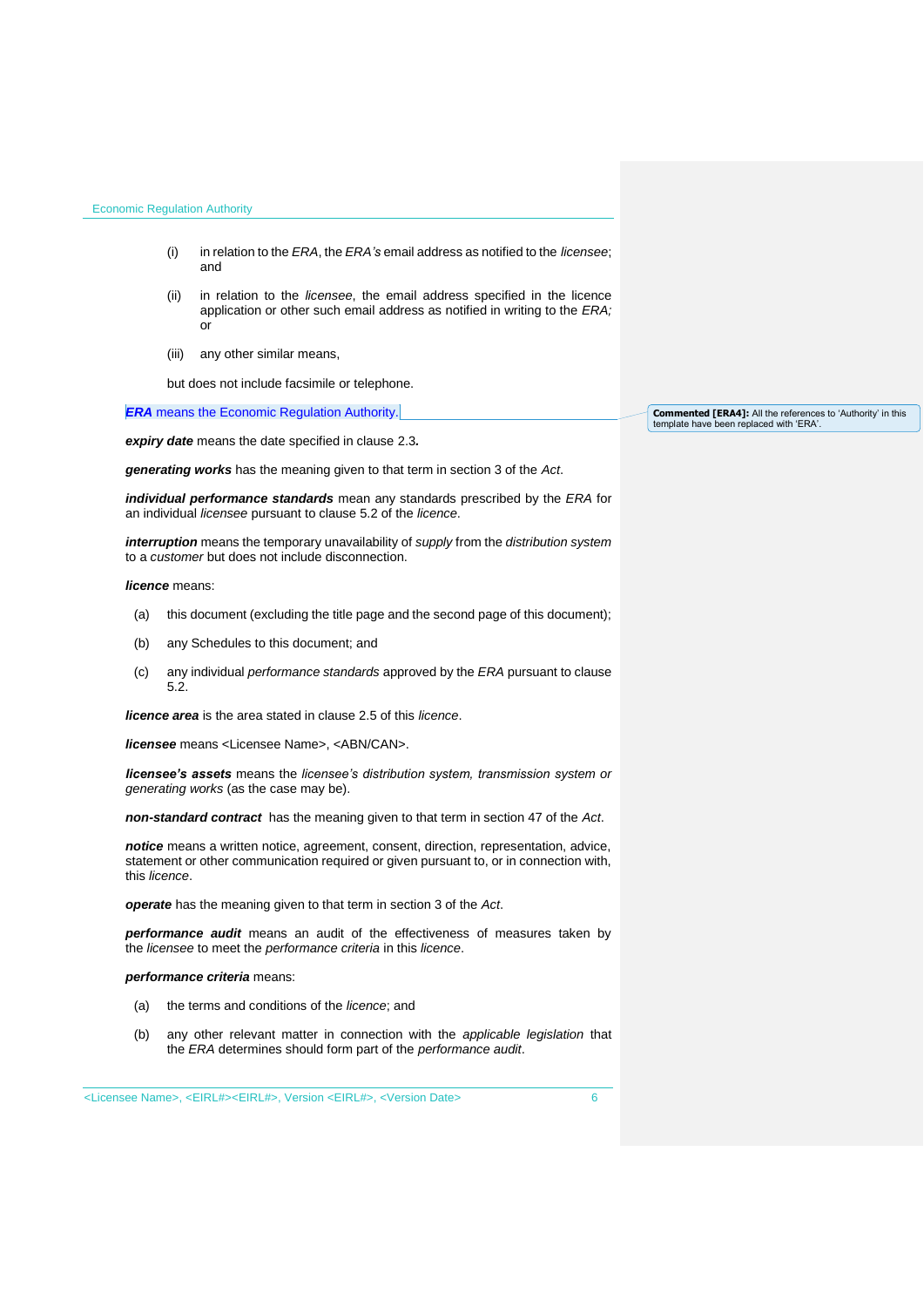*priority restoration register* means a register, process or document that determines the order of restoration of power in the event of an unplanned *interruption*.

*publish* in relation to a report or information means either:

- (a) posting the report or information on the *licensee's* website; or
- (b) sending the report or information to the *ERA* to be published on the *ERA's* website.

## *Regulations* means:

- (a) *Economic Regulation Authority (Licensing Funding) Regulations 2014*;
- (b) *Electricity Industry (Code of Conduct) Regulations 2005*;
- (c) *Electricity Industry (Customer Contracts) Regulations 2005*;
- (d) *Electricity Industry (Licence Conditions) Regulations 2005*;
- (e) *Electricity Industry (Obligation to Connect) Regulations 2005*; and
- (f) *Electricity Industry (Ombudsman Scheme) Regulations 2005.*

*related body corporate* has the meaning given to that term in section 50 of the *Corporations Act 2001 (Cwth)*.

*Reviewable decision* means a decision by the *ERA* pursuant to:

- (g) clause 13.2 3.8.3;
- (h) clause 14.2 5.1.5;
- (i) clause 14.4 5.1.7;
- (i) clause  $17.35.2.2$ ;
- (k) clause 20.5 5.3.2; or
- (l) clause 20.7 5.3.4.

of this *licence*.

**small use customer** has the same meaning as the meaning given to "customer" in section 47 of the *Act*.

**South West Interconnected System** has the meaning given to that term in section 3 of the *Act.* 

*standard form contract* has the meaning given to that term in section 47 of the *Act*.

*supplier of last resort* has the meaning given to that term in section 69(1) of the *Act*.

*supply* has the meaning given to that term in section 3 of the *Act*.

*transmission system* has the meaning given to that term in section 3 of the *Act*.

**Commented [ERA5]:** The clause references have been updated to reflect the change in clause numbering resulting from the restructure of the template.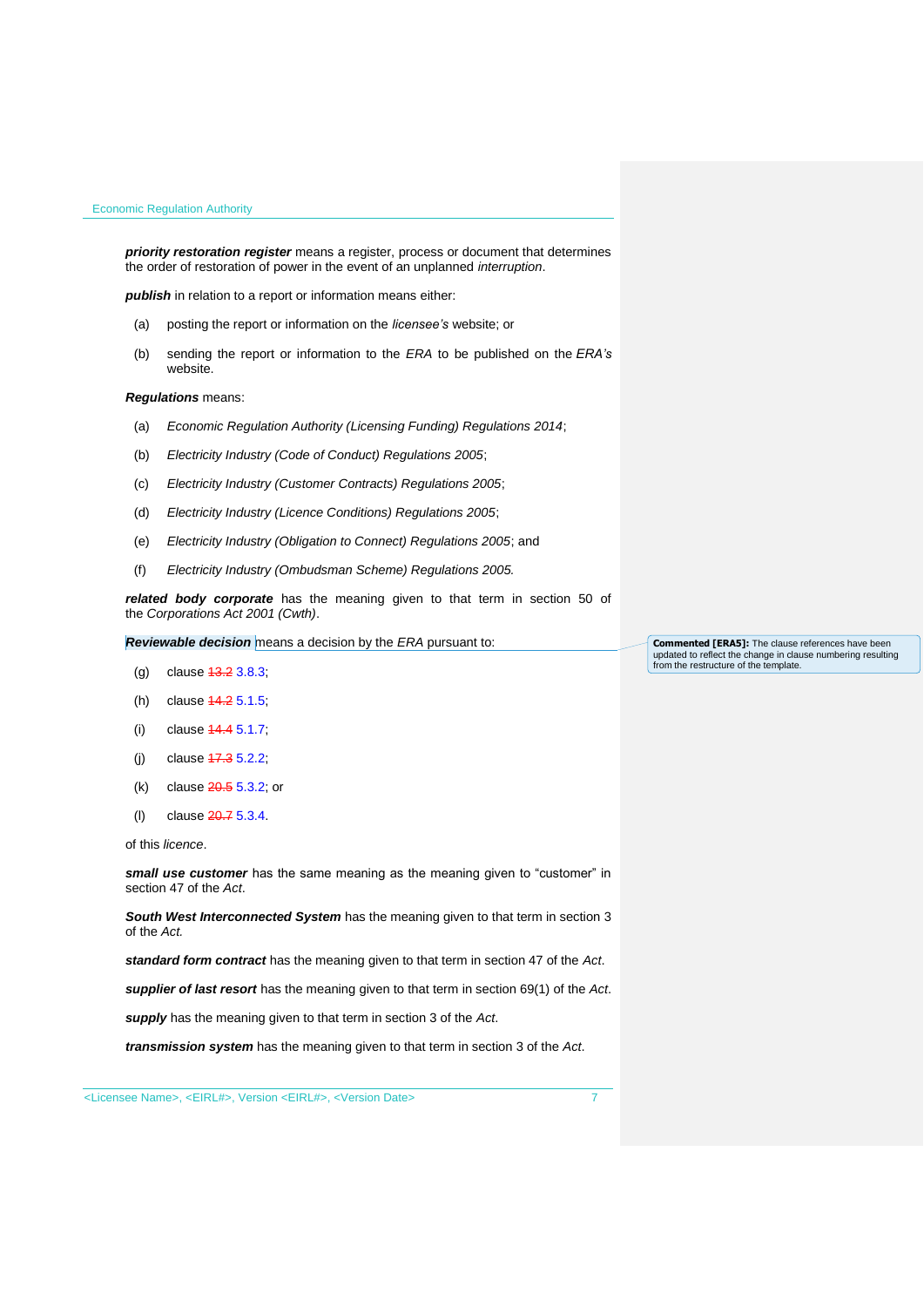*version date* means the date on which the *licence* was last amended pursuant to clause 3.1 or clause 3.2.

# <span id="page-7-0"></span>**1.2 Interpretation**

1.2.1 A reference in this *licence* to any *applicable legislation* includes, unless the context otherwise requires, any statutory modification, amendment, replacement or reenactment of that *applicable legislation*.

# <span id="page-7-1"></span>**2. LICENCE AUTHORISATION**

# <span id="page-7-6"></span><span id="page-7-5"></span><span id="page-7-4"></span><span id="page-7-3"></span><span id="page-7-2"></span>[<Licensee Name>,](#page-1-0) [<EIRL#><](#page-1-1)EIRL#>, Version [<EIRL#>,](#page-1-1) [<Version Date>](#page-1-2) 8 **2.1 Activities authorised under this licence** 2.1.1 The *licensee* is granted a *licence* for the *licence area* to: (a) construct and *operate generating works* or operate existing *generating works*; (b) construct and *operate* a new *transmission system* or *operate* an existing *transmission system;* (c) construct and *operate* a new *distribution system* or *operate* an existing *distribution system*; and (d) sell *electricity* to *customers;* in accordance with the terms and conditions of this *licence* and for the purpose of *supplying electricity* to *customers* otherwise than through the *South West Interconnected System*. **2.2 Commencement date** 2.2.1 <insert date> **2.3 Expiry date** 2.3.1 <insert expiry date> **2.4 Term [Section 15 of the Act]** 2.4.1 This *licence* commences on the *commencement date* and continues until the earlier of: (a) the cancellation of the *licence* pursuant to clause 3.5 of this *licence*; (b) the surrender of the *licence* pursuant to clause 3.6 of this *licence*; or (c) the *expiry date*. **2.5 Licence area** 2.5.1 The *licence area* is set out in plan(s): ERA-EL-XXX **Commented [ERA6]:** Currently licence clause 2 and Schedule 1 **Commented [ERA7]:** "Not Used" will be inserted where the individual sub-clause is not relevant (for example, if a licensee is only authorised to operate a distribution system). **Commented [ERA8]:** Where a retail licensee has a restriction on the classes of customer it is authorised to supply, this sub-clause will be amended accordingly. For example, if a retail licensee is prohibited from supplying small use customers or residential customers, this sub-clause will reflect the retail activities that are currently authorised by Schedule 1, clause 4 in its licence. **Commented [ERA9]:** Currently Schedule 1 **Commented [ERA10]:** Currently Schedule 1 **Commented [ERA11]:** Currently licence clause 3 **Commented [ERA12]:** Currently Schedule 1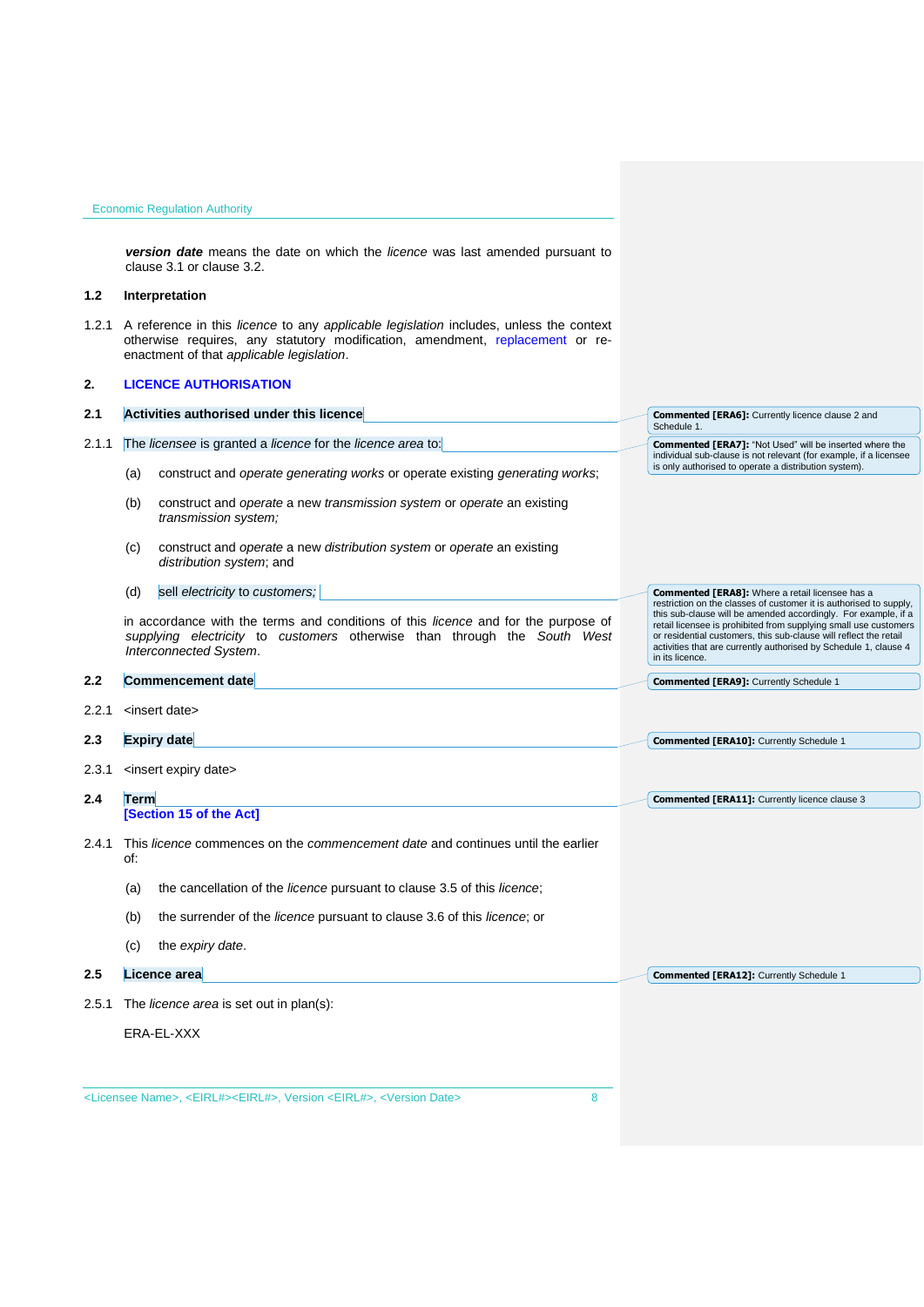<span id="page-8-6"></span><span id="page-8-5"></span><span id="page-8-4"></span><span id="page-8-3"></span><span id="page-8-2"></span><span id="page-8-1"></span><span id="page-8-0"></span>

|       | <b>Economic Regulation Authority</b>                                                                                |                                                       |
|-------|---------------------------------------------------------------------------------------------------------------------|-------------------------------------------------------|
|       |                                                                                                                     |                                                       |
| 2.5.2 | The <i>licence area</i> plan(s) is provided in Schedule 2.                                                          |                                                       |
| 3.    | <b>LICENCE ADMINISTRATION</b>                                                                                       |                                                       |
| 3.1   | Amendment of licence by the licensee<br>[Section 21 of the Act]                                                     | <b>Commented [ERA13]:</b> Currently licence clause 10 |
| 3.1.1 | The licensee may apply to the ERA to amend the licence in accordance with the Act.                                  |                                                       |
| 3.2   | Amendment of licence by the ERA<br>[Section 22 of the Act]                                                          | Commented [ERA14]: Currently licence clause 11        |
| 3.2.1 | Subject to any applicable legislation, the ERA may amend the licence at any time in<br>accordance with this clause. |                                                       |
|       | 3.2.2 Before amending the <i>licence</i> under clause 3.2.1, the <i>ERA</i> must:                                   |                                                       |
|       | provide the licensee with written notice of the proposed amendments under<br>(a)<br>consideration by the ERA;       |                                                       |
|       | allow 15 business days for the licensee to make submissions on the proposed<br>(b)<br>amendments; and               |                                                       |
|       | take into consideration those submissions.<br>(C)                                                                   |                                                       |
| 3.2.3 | This clause also applies to the substitution of the existing <i>licence</i> .                                       |                                                       |
|       | 3.2.4 For avoidance of doubt, the licensee will not have to pay a fee for amendments under<br>clause 3.2.1.         |                                                       |
| 3.3   | <b>Transfer of licence</b>                                                                                          | Commented [ERA15]: Currently licence clause 6         |
|       | [Section 18 of the Act]                                                                                             |                                                       |
|       | 3.3.1 This licence may be transferred only in accordance with the Act.                                              |                                                       |
| 3.4   | <b>Renewal of licence</b><br>[Section 16 of the Act]                                                                | Commented [ERA16]: Currently licence clause 9         |
| 3.4.1 | This licence may be renewed only in accordance with the Act.                                                        |                                                       |
| 3.5   | <b>Cancellation of licence</b>                                                                                      |                                                       |
|       | [Section 35 of the Act]                                                                                             | Commented [ERA17]: Currently licence clause 7         |
| 3.5.1 | This licence may be cancelled only in accordance with the Act.                                                      |                                                       |
| 3.6   | <b>Surrender of licence</b><br>[Schedule 1 of the Act]                                                              | Commented [ERA18]: Currently licence clause 8         |
|       |                                                                                                                     |                                                       |
| 3.6.1 | The licensee may only surrender the licence pursuant to this clause 3.6.                                            |                                                       |
|       | 3.6.2 If the licensee intends to surrender the licence the licensee must, by notice in writing<br>to the ERA:       |                                                       |
|       | set out the date that the <i>licensee</i> wishes the surrender of the <i>licence</i> to be<br>(a)<br>effective; and |                                                       |
|       |                                                                                                                     |                                                       |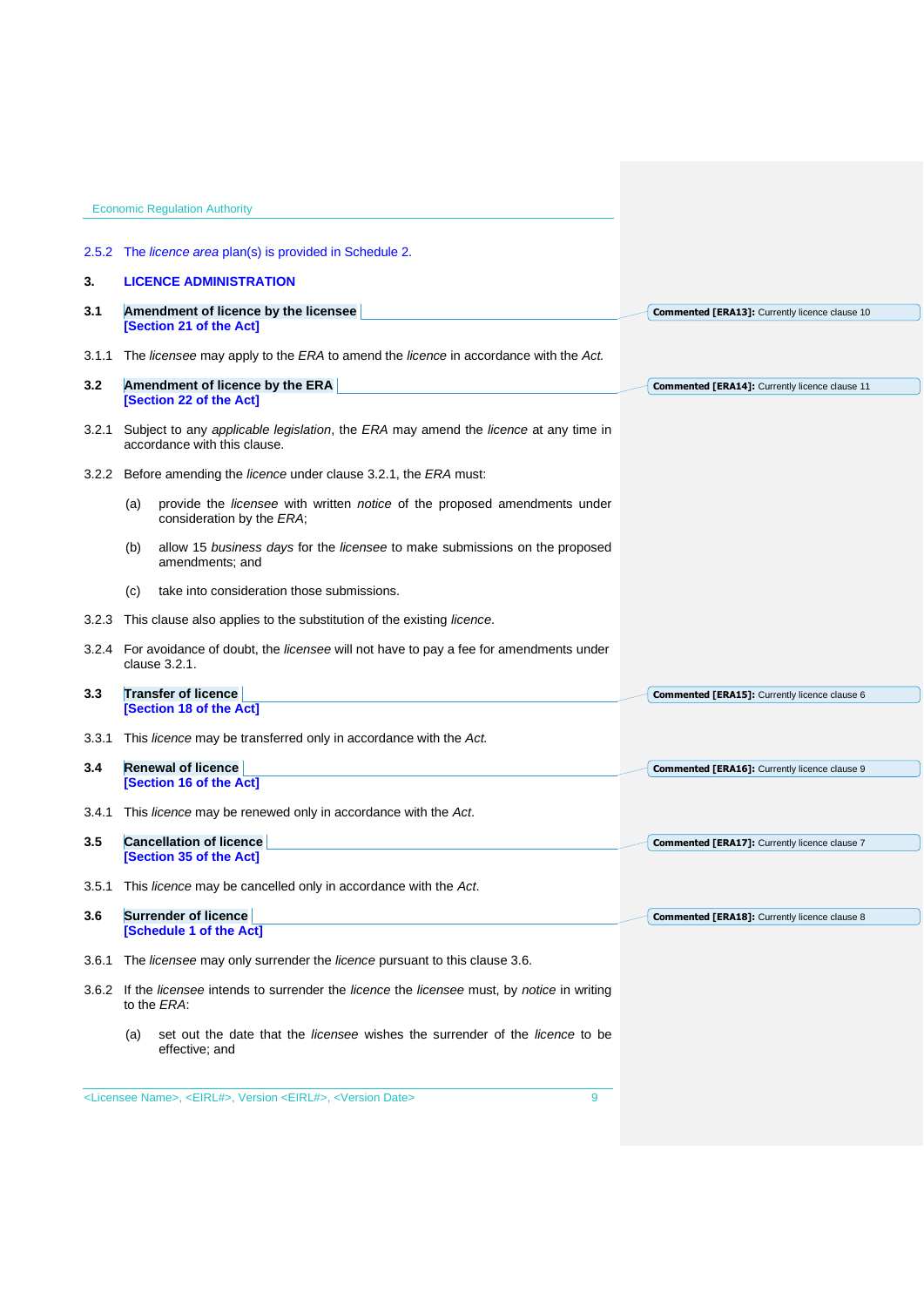<span id="page-9-0"></span>**3.7 Notices**

- (b) set out the reasons why the *licensee* wishes to surrender the *licence*, including the reasons why it would not be contrary to the public interest for the surrender of the *licence* to be effective on the date set out in the *notice*.
- 3.6.3 Upon receipt of the *notice* from the *licensee* pursuant to clause 3.6.2, the *ERA* will publish the *notice*.
- 3.6.4 Notwithstanding clause 3.6.2, the surrender of the *licence* will only take effect on the later of the day that:
	- (a) the *ERA* publishes a notice of the surrender in the Western Australian Government Gazette, such date to be at the discretion of the *ERA*; and
	- (b) the *licensee* hands back the *licence* to the *ERA*.
- 3.6.5 The *licensee* will not be entitled to a refund of any fees by the *ERA*.

**Commented [ERA19]:** Currently licence clause 18

- 3.7.1 Unless otherwise specified, all *notices* must be in writing.
- 3.7.2 A *notice* will be regarded as having been sent and received:
	- (a) when delivered in person to the addressee; or
	- (b) three *business days* after the date of posting if the *notice* is posted in Western Australia; or
	- (c) five *business days* after the date of posting if the *notice* is posted outside Western Australia; or
	- (d) if sent by facsimile when, according to the sender's transmission report, the *notice* has been successfully received by the addressee; or
	- (e) if sent by *electronic means* when, according to the sender's electronic record, the *notice* has been successfully sent to the addressee.

#### <span id="page-9-1"></span>**3.8 Publishing information [Schedule 1 of the Act]**

- 3.8.1 The *ERA* may direct the *licensee* to *publish*, within a specified timeframe, any information it considers relevant in connection with the *licensee* or the performance by the *licensee* of its obligations under this *licence*.
- 3.8.2 Subject to clause 3.8.3, the *licensee* must *publish* the information referred to in clause 3.8.1.
- 3.8.3 If the *licensee* considers that the information is confidential it must:
	- (a) immediately notify the *ERA*; and
	- (b) seek a review of the *ERA's* decision in accordance with clause 3.9.
- 3.8.4 Once it has reviewed the decision, the *ERA* will direct the *licensee* in accordance with the review to:

**Commented [ERA20]:** Currently licence clause 17

[<Licensee Name>,](#page-1-0) [<EIRL#><](#page-1-1)EIRL#>, Version [<EIRL#>,](#page-1-1) [<Version Date>](#page-1-2) 10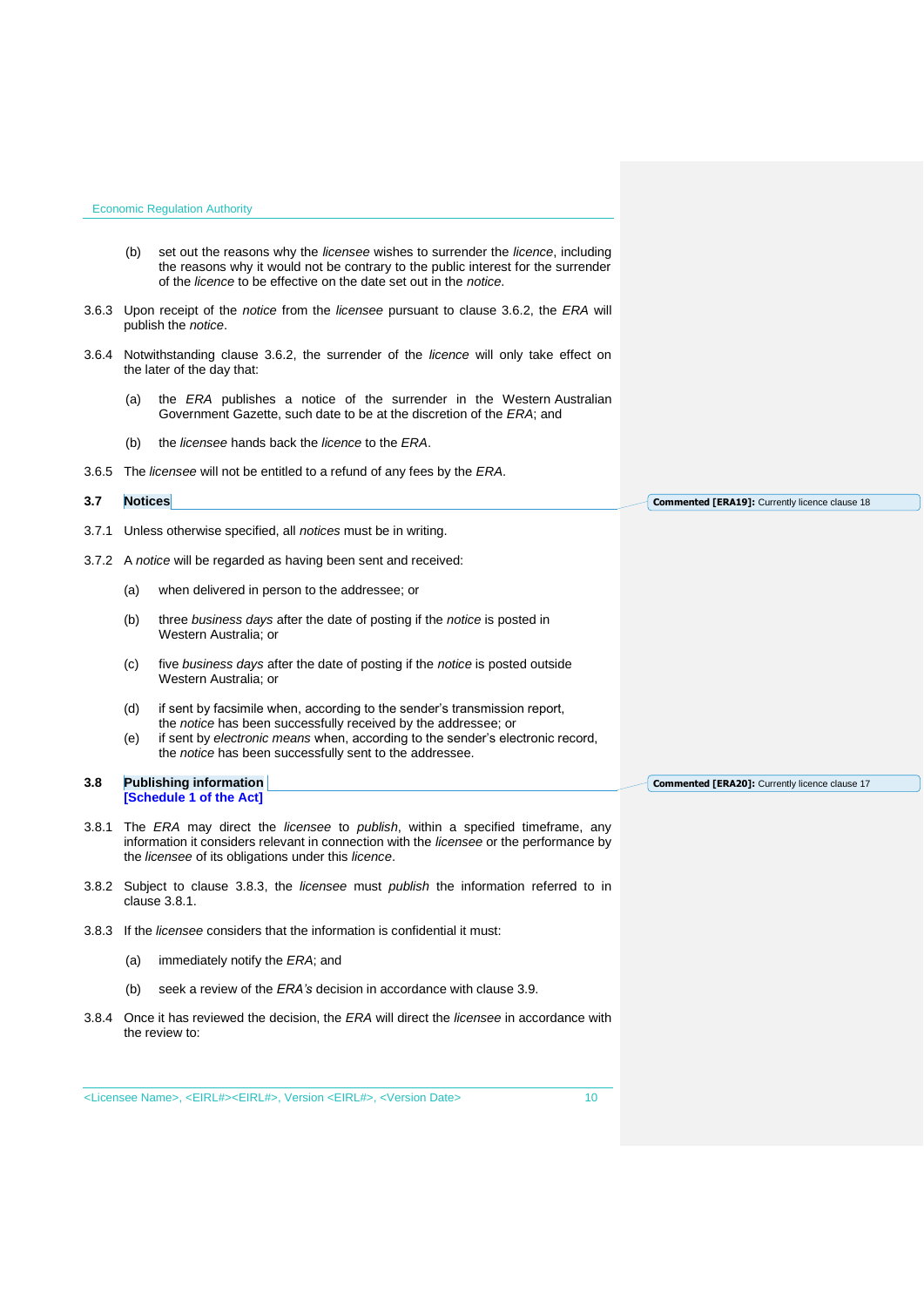<span id="page-10-5"></span><span id="page-10-4"></span><span id="page-10-3"></span><span id="page-10-2"></span><span id="page-10-1"></span><span id="page-10-0"></span>

|       |             | <b>Economic Regulation Authority</b>                                                                                                                                                                                      |                                                       |
|-------|-------------|---------------------------------------------------------------------------------------------------------------------------------------------------------------------------------------------------------------------------|-------------------------------------------------------|
|       | (a)         | publish the information;                                                                                                                                                                                                  |                                                       |
|       | (b)         | publish the information with the confidential information removed or modified; or                                                                                                                                         |                                                       |
|       | (c)         | not <i>publish</i> the information.                                                                                                                                                                                       |                                                       |
| 3.9   |             | <b>Review of the ERA's decisions</b>                                                                                                                                                                                      | Commented [ERA21]: Currently licence clause 19        |
| 3.9.1 |             | The licensee may seek a review of a reviewable decision by the ERA pursuant to this<br>licence in accordance with the following procedure:                                                                                |                                                       |
|       | (a)         | the licensee shall make a submission on the subject of the reviewable decision<br>within 10 business days (or other period as approved by the ERA) of<br>the decision; and                                                |                                                       |
|       | (b)         | the ERA will consider the submission and provide the licensee with a written<br>response within 20 business days.                                                                                                         |                                                       |
|       |             | 3.9.2 For avoidance of doubt, this clause does not apply to a decision of the ERA pursuant<br>to the Act, nor does it restrict the licensee's right to have a decision of the ERA reviewed<br>in accordance with the Act. |                                                       |
| 4.    |             | <b>GENERAL LICENCE OBLIGATIONS</b>                                                                                                                                                                                        |                                                       |
| 4.1   |             | <b>Compliance with applicable legislation</b>                                                                                                                                                                             | Commented [ERA22]: Currently licence clause 5         |
| 4.1.1 |             | Subject to any modifications or exemptions granted pursuant to the Act, the licensee<br>must comply with any applicable legislation.                                                                                      |                                                       |
| 4.2   | <b>Fees</b> |                                                                                                                                                                                                                           | Commented [ERA23]: Currently licence clause 4         |
|       |             | 4.2.1 The licensee must pay the applicable fees and charges in accordance with<br>the Regulations.                                                                                                                        |                                                       |
| 4.3   |             | <b>Accounting records</b>                                                                                                                                                                                                 | <b>Commented [ERA24]:</b> Currently licence clause 12 |
|       |             | [Schedule 1 of the Act]                                                                                                                                                                                                   |                                                       |
|       |             | 4.3.1 The licensee and any related body corporate must maintain accounting records that<br>comply with standards issued by the Australian Accounting Standards Board or<br>equivalent International Accounting Standards. |                                                       |
| 4.4   |             | Reporting a change in circumstances                                                                                                                                                                                       | <b>Commented [ERA25]:</b> Currently licence clause 15 |
|       |             | 4.4.1 The <i>licensee</i> must report to the <i>ERA</i> :                                                                                                                                                                 |                                                       |
|       | (a)         | if the licensee is under external administration as defined by the Corporations Act<br>2001 (Cwth) within 2 business days of such external administration occurring; or                                                   |                                                       |
|       | (b)         | if the licensee:                                                                                                                                                                                                          |                                                       |
|       |             | (i)<br>experiences a change in the <i>licensee's</i> corporate, financial or technical<br>circumstances upon which this licence was granted; and                                                                          |                                                       |
|       |             | the change may materially affect the licensee's ability to perform its<br>(ii)<br>obligations under this licence,                                                                                                         |                                                       |
|       |             | <licensee name="">, <eirl#>, Version <eirl#>, <version date=""><br/>11</version></eirl#></eirl#></licensee>                                                                                                               |                                                       |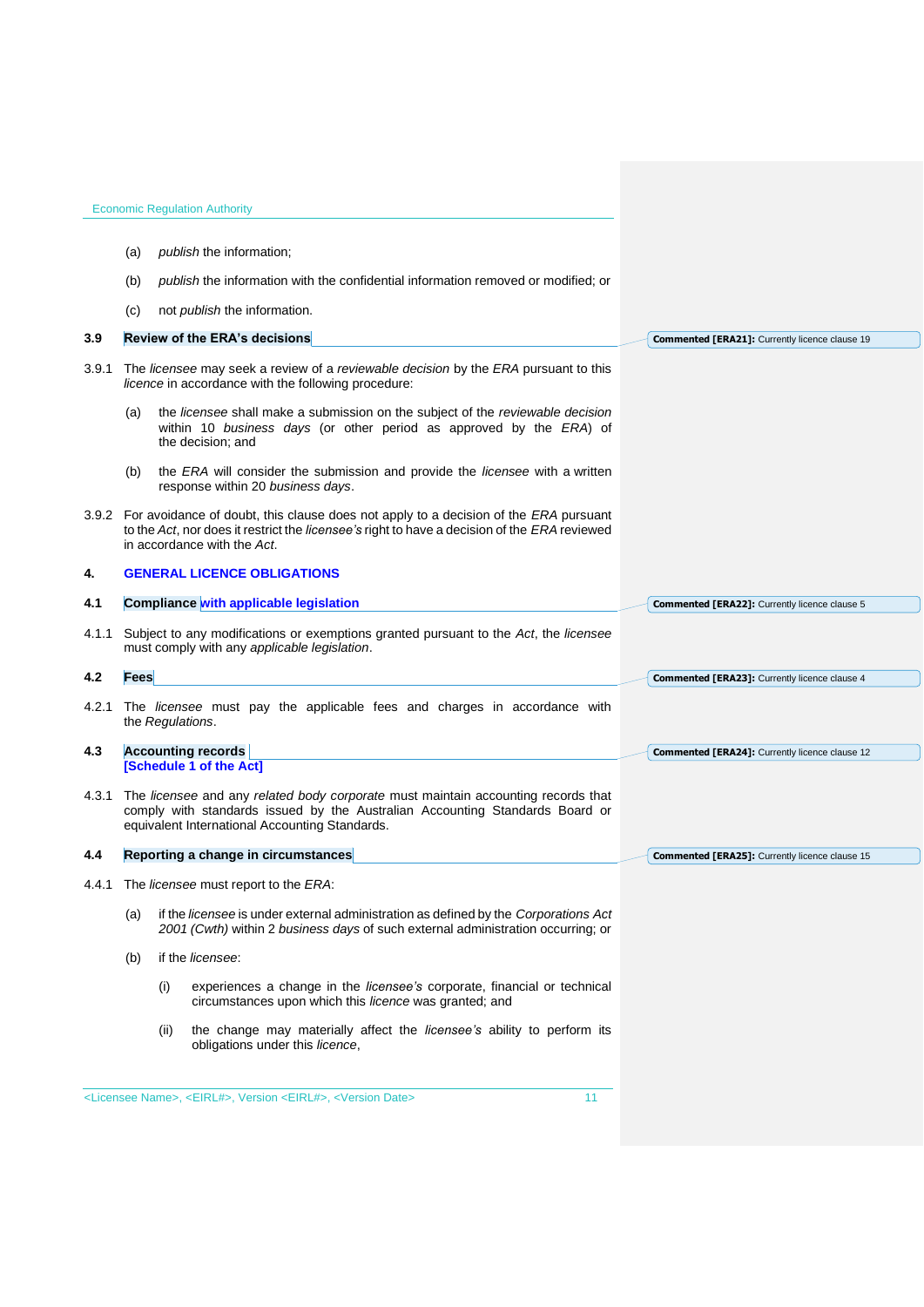within 10 *business days* of the change occurring; or

## (c) if the:

- (i) *licensee's* name;
- (ii) *licensee's* ABN; or
- (iii) *licensee's* address,

changes, within 10 *business days* of the change occurring.

#### <span id="page-11-0"></span>**4.5 Provision of information [Schedule 1 of the Act]**

4.5.1 The *licensee* must provide to the *ERA,* in the manner and form described by the *ERA,*  specified *information on any* matter relevant to the operation or enforcement of the *licence*, the operation of the licensing scheme provided for in Part 2 of the *Act*, or the performance of the *ERA's* functions under that Part.

## <span id="page-11-1"></span>**5. AUDITS AND PERFORMANCE REPORTING OBLIGATIONS**

- <span id="page-11-2"></span>**5.1 Asset management system [Section 14 of the Act] Commented [ERA27]:** Currently licence clause 20
- 5.1.1 The *licensee* must provide for an *asset management system* in respect of the *licensee's assets.*
- *5.1.2* The *licensee* must notify the *ERA* of the details of the *asset management system* within 5 *business days* from the later of:
	- (a) the *commencement date*; and
	- (b) the completion of construction of the *licensee's assets*.
- 5.1.3 The *licensee* must notify the *ERA* of any substantial change to the *asset management system* within 10 *business days* of such change.
- 5.1.4 The *licensee* must provide the *ERA* with a report by an independent expert, acceptable to the *ERA*, as to the effectiveness of the *asset management system* not less than once in every period of 24 months calculated from the *commencement date* (or any longer period that the *ERA* allows by *notice* in writing).
- 5.1.5 The *licensee* must comply, and must require the *licensee's* expert to comply, with the *ERA'*s standard audit guidelines.
- 5.1.6 The *licensee* may seek a review of any of the requirements of the *ERA*'s standard audit guidelines dealing with the *asset management system* in accordance with clause 3.9.
- 5.1.7 The review of the *asset management system* must be conducted by an independent expert approved by the *ERA*. If the *licensee* fails to nominate an independent expert within one month of the date that the review of the *asset management system* was due, or the independent expert nominated by the *licensee* is rejected on two successive occasions by the *ERA*, the *ERA* may choose an independent expert to conduct the review of the *asset management system.*

[<Licensee Name>,](#page-1-0) [<EIRL#><](#page-1-1)EIRL#>, Version [<EIRL#>,](#page-1-1) [<Version Date>](#page-1-2) 12

**Commented [ERA26]:** Currently licence clause 16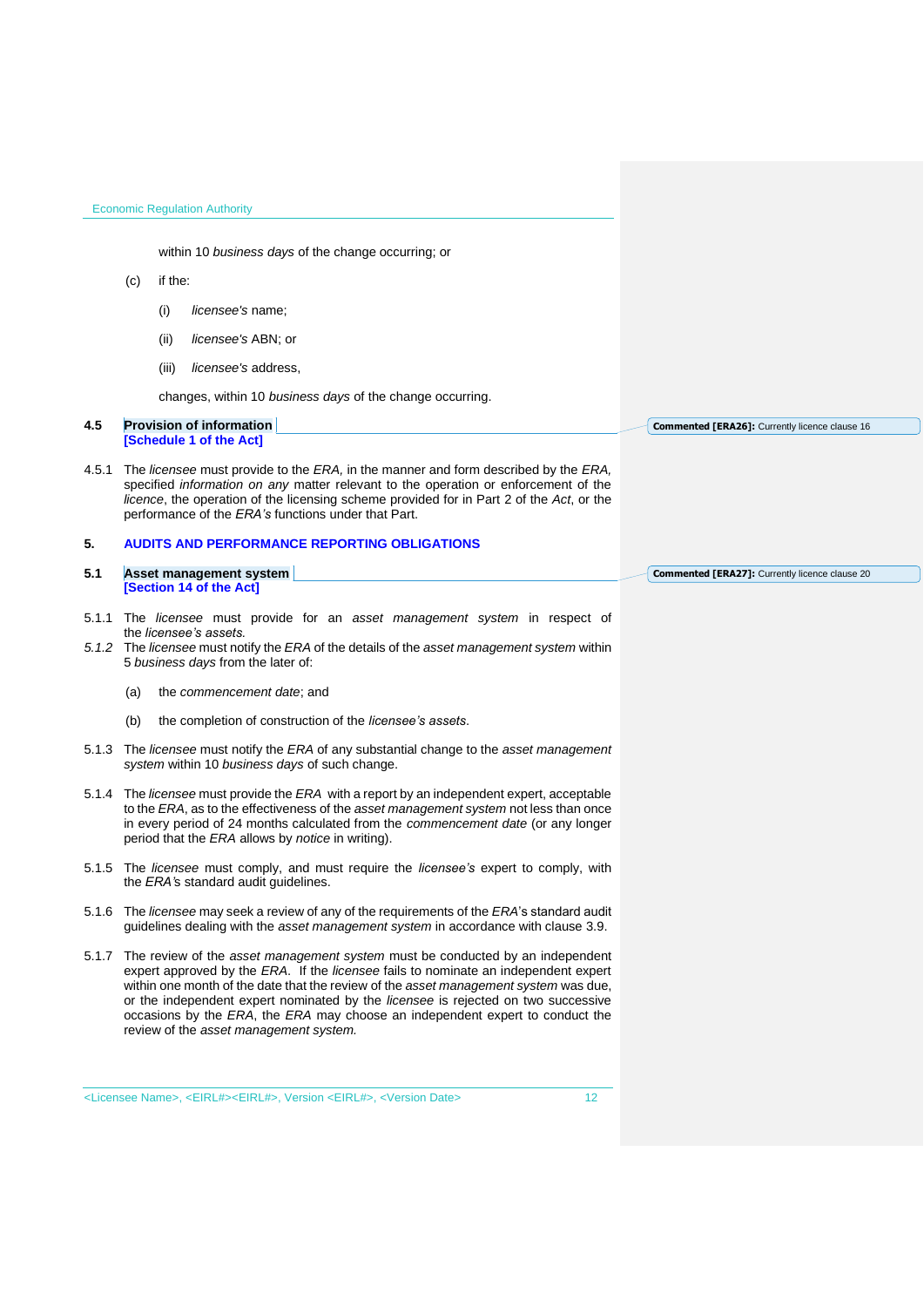<span id="page-12-4"></span><span id="page-12-3"></span><span id="page-12-2"></span><span id="page-12-1"></span><span id="page-12-0"></span>

| 5.2   | Individual performance standards                                                                                                                                                                                                                                                                                                                                                                | <b>Commented [ERA28]:</b> Currently licence clause 13 |
|-------|-------------------------------------------------------------------------------------------------------------------------------------------------------------------------------------------------------------------------------------------------------------------------------------------------------------------------------------------------------------------------------------------------|-------------------------------------------------------|
|       |                                                                                                                                                                                                                                                                                                                                                                                                 |                                                       |
| 5.2.1 | Performance standards are contained in applicable legislation.                                                                                                                                                                                                                                                                                                                                  |                                                       |
|       | 5.2.2 The ERA may prescribe individual performance standards applying to the licensee in<br>respect of the <i>licensee's</i> obligations under this <i>licence</i> or the <i>applicable legislation</i> .                                                                                                                                                                                       |                                                       |
|       | 5.2.3 Before approving any <i>individual performance standards</i> under this clause, the <i>ERA</i> will:                                                                                                                                                                                                                                                                                      |                                                       |
|       | provide the licensee with a copy of the proposed individual performance<br>(a)<br>standards;                                                                                                                                                                                                                                                                                                    |                                                       |
|       | allow 15 business days for the licensee to make submissions on the proposed<br>(b)<br>individual performance standards; and                                                                                                                                                                                                                                                                     |                                                       |
|       | take into consideration those submissions.<br>(C)                                                                                                                                                                                                                                                                                                                                               |                                                       |
|       | 5.2.4 Once approved by the ERA, the <i>individual performance standards</i> are included as<br>additional <i>terms and conditions</i> to this <i>licence</i> .                                                                                                                                                                                                                                  |                                                       |
| 5.3   | <b>Performance audit</b>                                                                                                                                                                                                                                                                                                                                                                        | <b>Commented [ERA29]:</b> Currently licence clause 14 |
|       | [Section 13 of the Act]                                                                                                                                                                                                                                                                                                                                                                         |                                                       |
|       | 5.3.1 The licensee must, unless otherwise notified in writing by the ERA, provide the ERA<br>with a performance audit within 24 months after the commencement date, and every<br>24 months thereafter.                                                                                                                                                                                          |                                                       |
|       | 5.3.2 The <i>licensee</i> must comply, and must require the <i>licensee's</i> auditor to comply, with<br>the ERA's standard audit guidelines.                                                                                                                                                                                                                                                   |                                                       |
|       | 5.3.3 The licensee may seek a review of any of the requirements of the ERA's standard audit<br>guidelines in accordance with clause 3.9.                                                                                                                                                                                                                                                        |                                                       |
|       | 5.3.4 The performance audit must be conducted by an independent auditor approved by the<br>ERA. If the licensee fails to nominate an auditor within one month of the date that the<br>performance audit was due, or the auditor nominated by the licensee is rejected on two<br>successive occasions by the ERA, the ERA may choose an independent auditor to<br>conduct the performance audit. |                                                       |
| 6.    | <b>CUSTOMERS</b>                                                                                                                                                                                                                                                                                                                                                                                |                                                       |
| 6.1   | <b>Approved Scheme</b>                                                                                                                                                                                                                                                                                                                                                                          | <b>Commented [ERA30]:</b> Currently licence clause 21 |
|       | [Section 101 of the Act]                                                                                                                                                                                                                                                                                                                                                                        |                                                       |
|       | 6.1.1 The licensee must not supply electricity to small use customers unless the licensee is:                                                                                                                                                                                                                                                                                                   |                                                       |
|       | a member of an approved scheme; and<br>(a)                                                                                                                                                                                                                                                                                                                                                      |                                                       |
|       | (b)<br>bound by, and compliant with, any decision or direction of the electricity<br>ombudsman under the approved scheme.                                                                                                                                                                                                                                                                       |                                                       |
| 6.2   | <b>Determination of Default Supplier</b>                                                                                                                                                                                                                                                                                                                                                        | <b>Commented [ERA31]:</b> Currently licence clause 22 |
| 6.2.1 | The licensee must determine, from time to time, the <i>default supplier</i> for each<br>connection point that connects to a distribution system operated by the licensee.                                                                                                                                                                                                                       |                                                       |
|       | <licensee name="">, <eirl#>, Version <eirl#>, <version date=""><br/>13</version></eirl#></eirl#></licensee>                                                                                                                                                                                                                                                                                     |                                                       |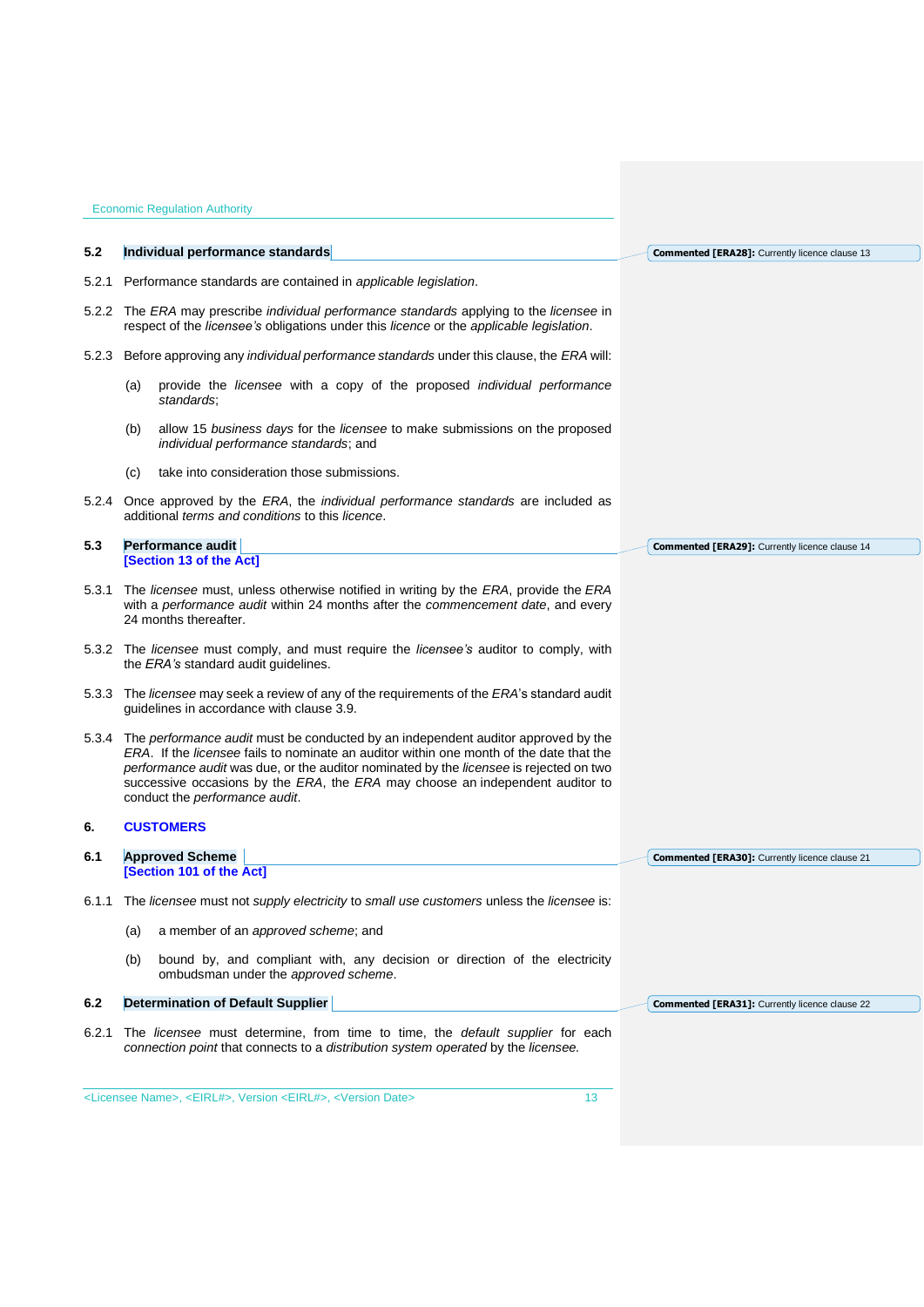<span id="page-13-3"></span><span id="page-13-2"></span><span id="page-13-1"></span><span id="page-13-0"></span>

| 6.3   | <b>Marketers</b>                                                                                                                                                             | Commented [ERA32]: Currently licence clause 23        |
|-------|------------------------------------------------------------------------------------------------------------------------------------------------------------------------------|-------------------------------------------------------|
| 6.3.1 | The licensee must ensure that an electricity marketing agent of the licensee complies<br>with the Code of Conduct for the Supply of Electricity to Small Use Customers.      |                                                       |
| 6.4   | <b>Customer Contracts</b>                                                                                                                                                    | Commented [ERA33]: Currently licence clause 24        |
|       | [Section 54 of the Act]                                                                                                                                                      |                                                       |
|       | 6.4.1 Subject to the Regulations, the licensee must not supply electricity to a small use<br>customer otherwise than under:                                                  |                                                       |
|       | a standard form contract, or<br>(a)                                                                                                                                          |                                                       |
|       | (b)<br>a non-standard contract that complies with the Act.                                                                                                                   |                                                       |
|       | 6.4.2 The licensee must, if directed by the ERA, review the standard form contract and submit<br>to the ERA the results of that review within the time specified by the ERA. |                                                       |
|       | 6.4.3 The licensee must comply with any direction given by the ERA in relation to the scope,<br>process or methodology of the review referred to in clause 6.4.2.            |                                                       |
| 6.5   | <b>Amending the Standard Form Contract</b>                                                                                                                                   | <b>Commented [ERA34]:</b> Currently licence clause 25 |
|       | [Section 52 of the Act]                                                                                                                                                      |                                                       |
| 6.5.1 | The licensee may only amend the standard form contract with the ERA's approval.                                                                                              |                                                       |
|       | 6.5.2 The licensee may amend the standard form contract at any time by submitting to<br>the <i>ERA</i> :                                                                     |                                                       |
|       | a proposed amendment to the standard form contract; or<br>(a)                                                                                                                |                                                       |
|       | (b)<br>a proposed substituted standard form contract.                                                                                                                        |                                                       |
| 6.5.3 | The ERA may:                                                                                                                                                                 |                                                       |
|       | approve the amendment to the <i>standard form contract</i> or substituted<br>(a)<br>standard form contract; or                                                               |                                                       |
|       | specify the amendments the licensee must make to the amended or substituted<br>(b)<br>standard form contract before the ERA will amend the standard form contract.           |                                                       |
|       | and notify the <i>licensee</i> of its decision within a reasonable time.                                                                                                     |                                                       |
|       | 6.5.4 The ERA may, at any time, by notice in writing, direct the licensee to amend<br>the standard form contract by specifying:                                              |                                                       |
|       | the amendments to be made to the standard form contract; and<br>(a)                                                                                                          |                                                       |
|       | (b)<br>the latest date at which the amendments will come into force.                                                                                                         |                                                       |
| 6.6   | Directions by the ERA to amend Standard Form Contract                                                                                                                        | <b>Commented [ERA35]:</b> Currently licence clause 26 |
|       | [Section 53 of the Act]                                                                                                                                                      |                                                       |
|       | 6.6.1 The licensee must comply with any direction given by the ERA pursuant to section 53<br>of the Act.                                                                     |                                                       |
|       | <licensee name="">, <eirl#><eirl#>, Version <eirl#>, <version date=""><br/>14</version></eirl#></eirl#></eirl#></licensee>                                                   |                                                       |
|       |                                                                                                                                                                              |                                                       |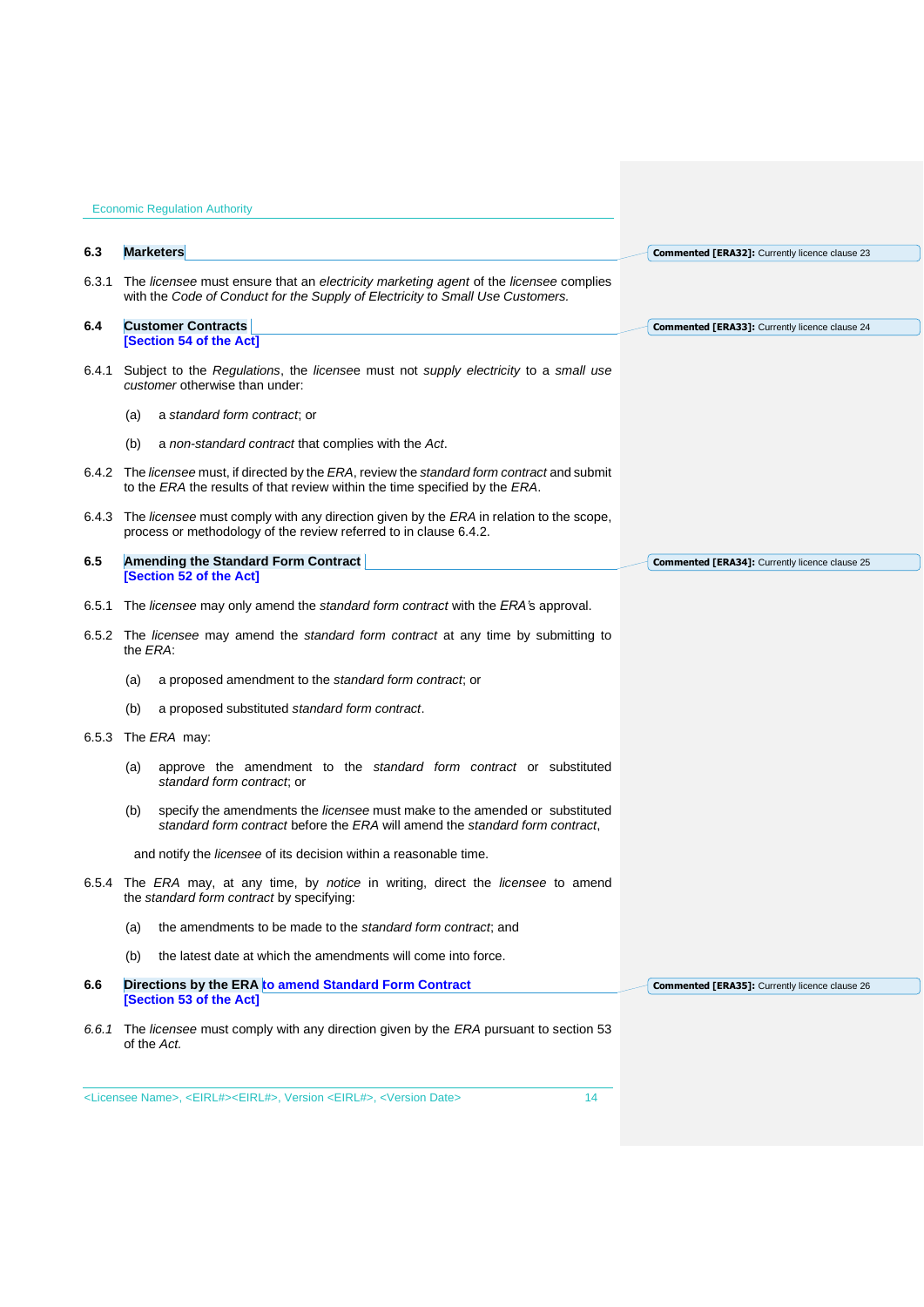<span id="page-14-1"></span><span id="page-14-0"></span>Economic Regulation Authority **6.7 Supplier of Last Resort [Section 76 of the Act]** 6.7.1 If the *licensee* is designated a *supplier of last resort* under the *Act,* the *licensee* must perform the functions of the *supplier of last resort.*  **6.8 Notification of Last Resort** 6.8.1 Where the *licensee* becomes aware of a *small use customer* taking a *supply* of *electricity* that is deemed to be supplied under the *licensee*'s *standard form contract* in accordance with the *[Electricity Industry \(Customer Contracts\) Regulations 2005](http://www.slp.wa.gov.au/legislation/statutes.nsf/main_mrtitle_1345_homepage.html)*, the *licensee* must, within five days after becoming aware, notify the *small use customer* in writing: (a) that the *licensee* is the *default supplier* for that *connection point*; and (b) the effect of regulation 37 of the *[Electricity Industry \(Customer Contracts\)](http://www.slp.wa.gov.au/legislation/statutes.nsf/main_mrtitle_1345_homepage.html)  [Regulations 2005](http://www.slp.wa.gov.au/legislation/statutes.nsf/main_mrtitle_1345_homepage.html)*. **6.9 Priority Restoration Register**  6.9.1 The *licensee* must create and maintain a *priority registration register*. 6.9.2 The *priority restoration register* must relate to all *customers* of the *licensee* including **Commented [ERA36]:** Currently licence clause 27 **Commented [ERA37]:** Currently licence clause 28 **Commented [ERA38]:** Currently licence clause 29. This clause is only included in integrated regional licences that authorise the licensee to construct and operate a distribution system.

6.9.3 The *priority registration register* must comply with any criteria determined by the Minister.

<span id="page-14-2"></span>but not limited to *small use customers.*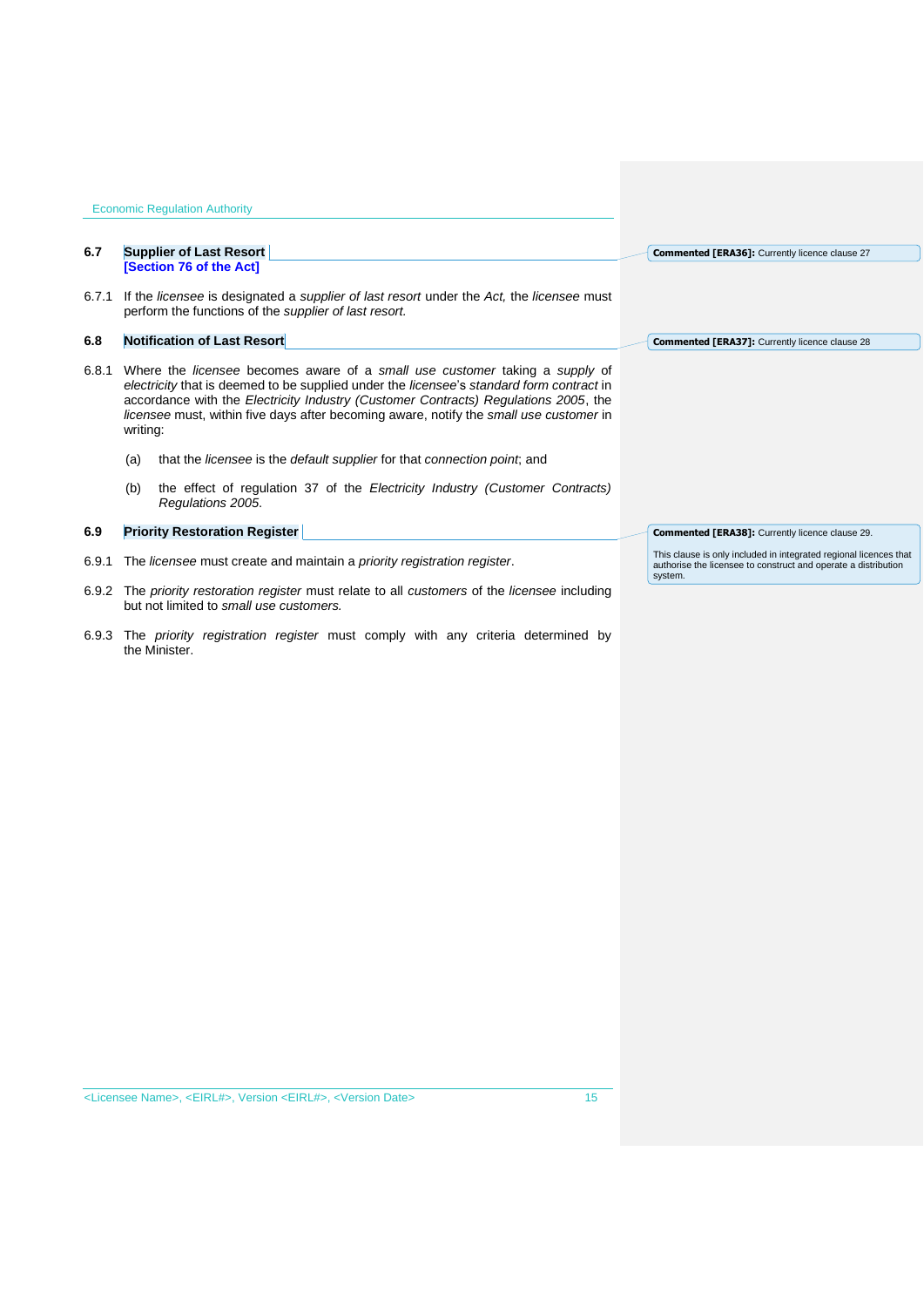# <span id="page-15-0"></span>**Schedule 1 – Additional Licence Clauses**

**Commented [ERA39]:** Currently Schedule 2

**(Not Used)**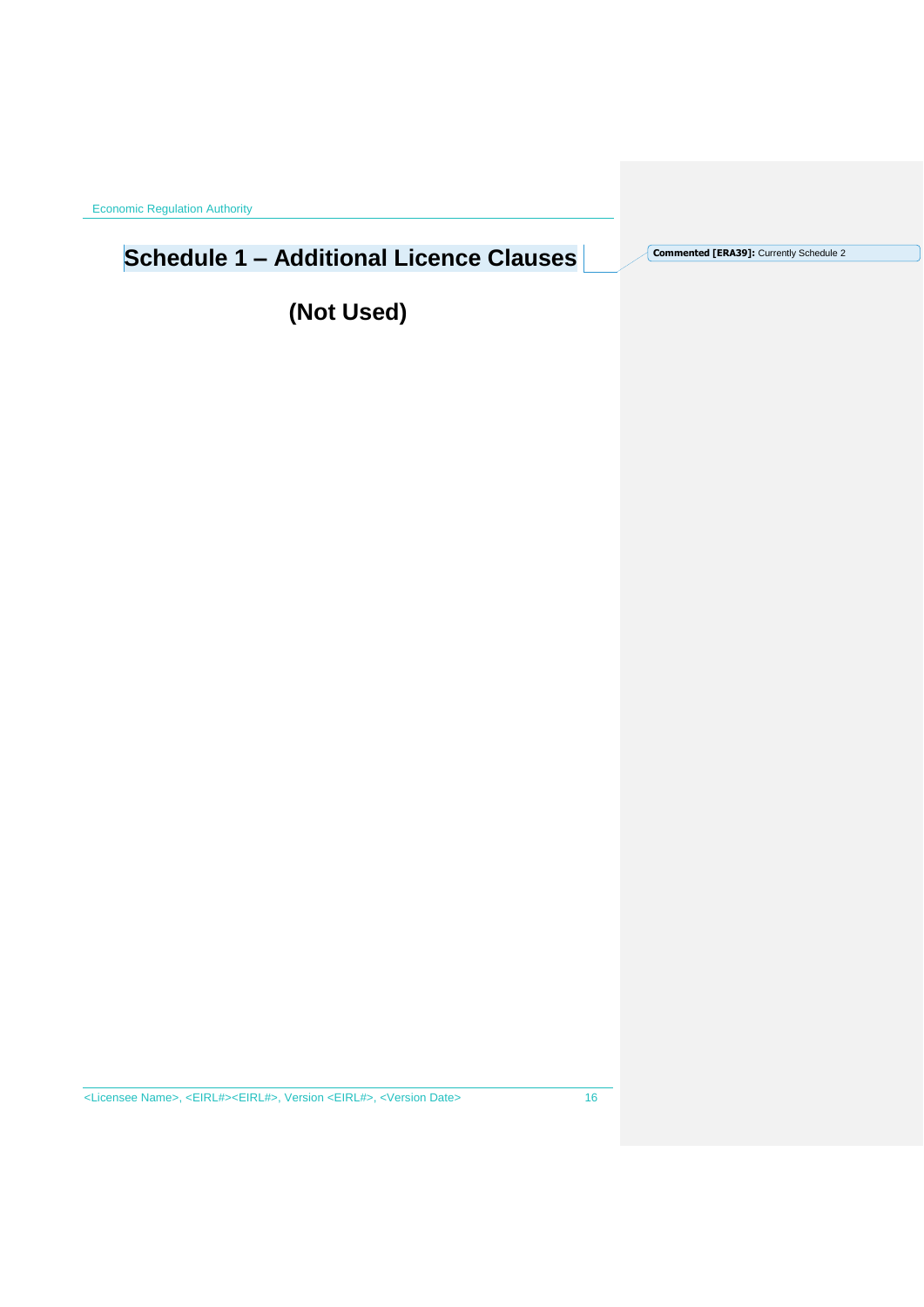# <span id="page-16-0"></span>Schedule 2 – Licence Area MapsPlans